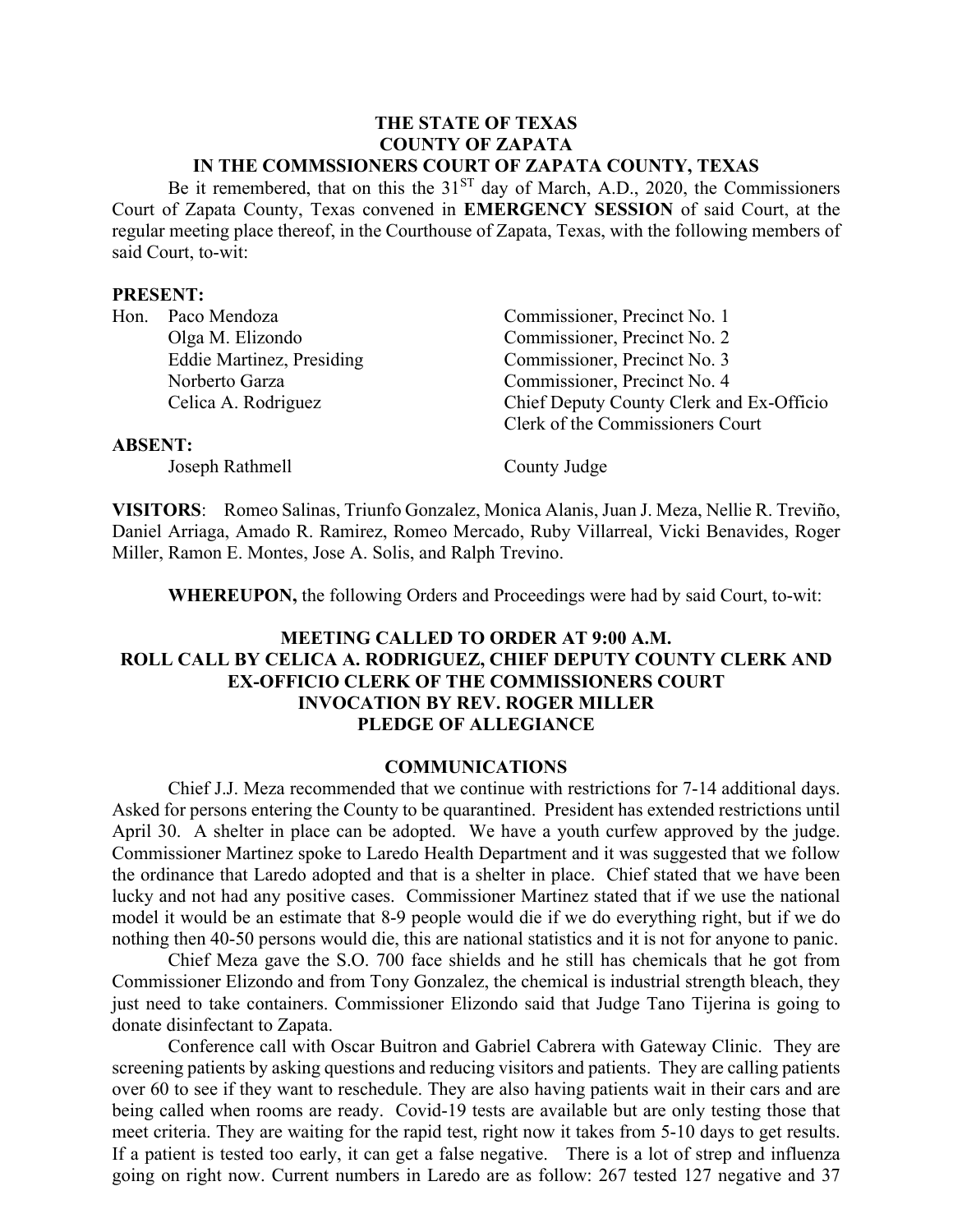positive results. Elmo Lopez asked if we are working closely with EMS. Elizondo asked if any of the positive tests are from Zapata, Mr. Lopez responded that they are not. Health Department will report by County, even if testing is done in other counties.

Vicki Benavides of the Falcon Lake Nursing Home stated that the nursing home is on lockdown and they have been doing tests regardless of flu shot or not. They will continue lockdown and they are screening everyone that comes in. They are still unable to get masks. They need a letter of support to qualify for beds through Medicaid.

Danny Arriaga addressed the court on item #8, they have been asking to place item on the agenda for some type of hazard stipend pay for first responders. Item will be placed on next agenda.

Triunfo Gonzalez will find out if hazard pay can be paid out of Tobacco fund. Neighboring counties have a line item for such scenario. If Tobacco fund is available, it can be used.

Chief Ray Del Bosque has also ordered masks and other essential for deputies to use for their protection.

Manuel Gonzalez, School Board Member, stated that the school superintendent will be making an announcement soon. They have been passing out approximately 1300 meals per day.

Ralph Trevino, Water Plant Director, stated that their lobby is shut down, fees are waived for phone and online payments. They have three positive cases of strep throat. Mr. Trevino added that the water is safe to drink.

Adriana Figueroa, Tax Assessor - Collector, Tax Office is closed. DAV is closed. They have a drop box and are receiving mail in payments, pay online, phone payments. They are not allowing face to face transactions, since it would go against guidelines of social distancing. Most people are coming in for stickers. All of Texas has closed doors to public since March 18, their help desk is open. They can do renewals for license plate stickers through the mail also. Tax collections are sent through the mail by tax attorneys. As of tomorrow, the interest rate is going up, if payments are left in the drop box today, they will be processed with today's date. Payments should be made with check, money order, debit, or credit cards. Laredo and Rio Grande are also closed; 90% are doing the same as here. Chief Meza offered face masks, etc.

### **ORDER APPROVING TO EXTEND THE DECLARATION OF LOCAL DISASTER FOR PUBLIC HEALTH EMERGENCY UNTIL APRIL 30**

Motion was made by Commissioner Mendoza, seconded by Commissioner Martinez, to approve to extend the Declaration of Local Disaster for Public Health Emergency until April 30 as requested by Hon. Joe Rathmell, County Judge.

The above motion, being put to a vote, was approved by the affirmative vote of all members of the Court.

## **ORDER TO APPROVE TO AMEND ORDER REGARDING PUBLIC AND PRIVATE GATHERINGS**

Motion was made by Commissioner Garza, seconded by Commissioner Mendoza, to approve to amend the order regarding public and private gatherings as requested by Hon. Joe Rathmell, County Judge. Retail establishments are to limit number of patrons to 10 at a time. Non-essential businesses must be closed.

The above motion, being put to a vote, was approved by the affirmative vote of all members of the Court.